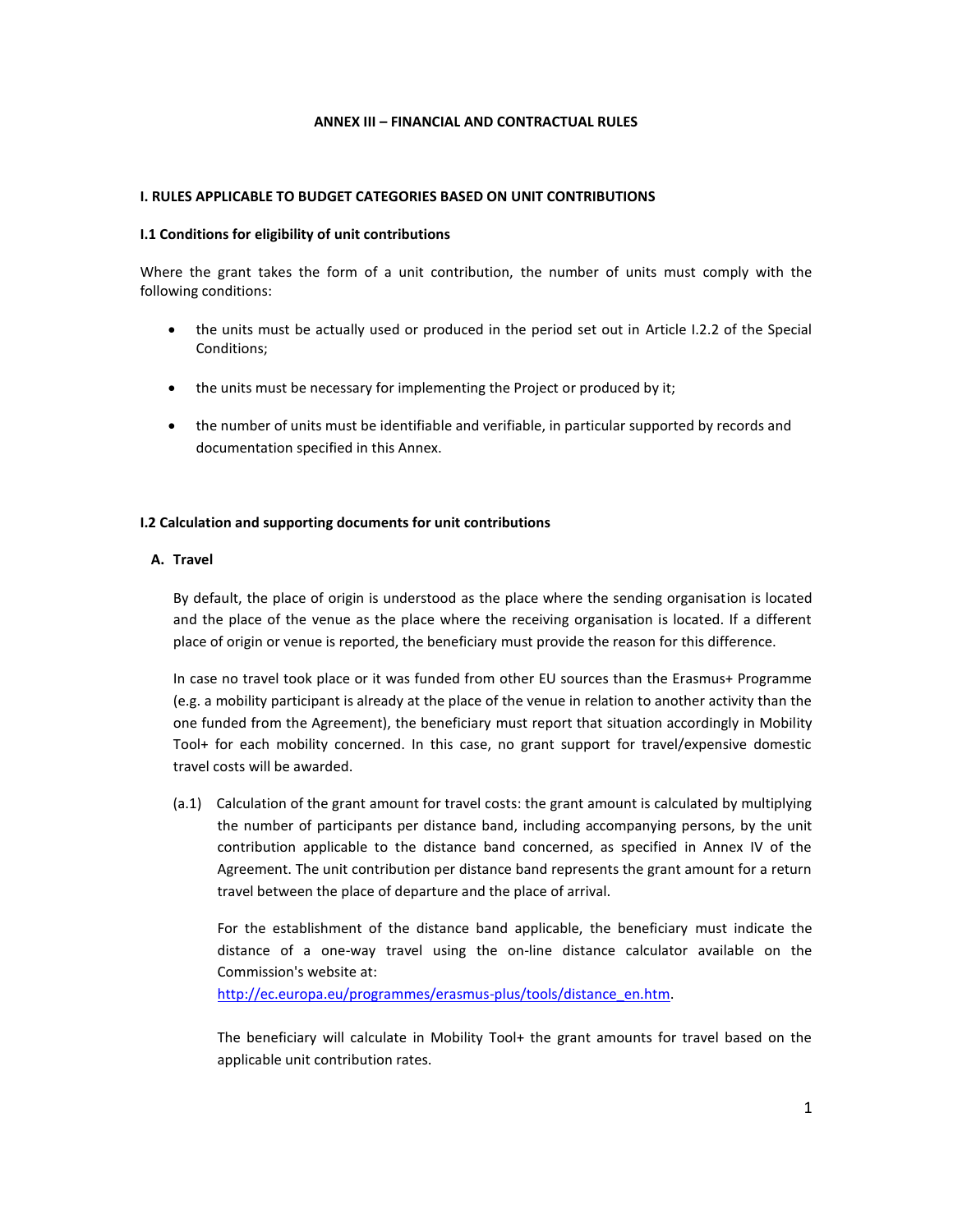- (a.2) Calculation of the grant amount for the top-up for expensive domestic travel costs: the grant amount is calculated by multiplying the number of expensive domestic return trips undertaken by the, including accompanying persons, by the unit contribution applicable to the "top-up for expensive domestic travel costs", as specified in Annex IV of the Agreement. The top-up for expensive domestic travel may be requested only for travel itineraries within Programme Countries.
- (b) Triggering event: the event that conditions the entitlement to the grant is that the participant has actually undertaken the activity.

The eligibility of the grant for the top-up for expensive domestic travel will be conditional on the National Agency accepting the justification provided. The National Agency must make the assessment of the justification based on the information provided by the beneficiary and on publicly available information relating to the same travel route. The eligibility must be established based on typical price for the route and the period in which the travel was undertaken.

- (c) Supporting documents**:** For travel taking place between the sending organisation and the receiving organisation: proof of attendance of the activity abroad in the form of a declaration signed by the receiving organisation specifying the name of the participant, the purpose of the activity abroad, as well as its starting and end date. In exceptional cases of travel from a place different than that where the sending organisation is located and/or travel to a place different than that where the receiving organisation is located which leads to a change of distance band, the actual travel itinerary must be supported with travel tickets or other invoices specifying the place of departure and the place of arrival.
- (d) Reporting:

If domestic travel top-up has been requested, the beneficiary must provide a description of the actual itinerary and a justification explaining why a more economical route could not have been taken. The itinerary followed may not be justified based on convenience, unless an alternative route would require more than one travel day to reach the final destination or return to the place of origin.

#### **B. Individual support**

- (a) Calculation of the grant amount: the grant amount is calculated by multiplying the number of days/months per participant, including accompanying persons, by the unit contribution applicable per day/month for the receiving country concerned as specified in Annex IV of the Agreement. In the case of incomplete months for long-term mobilities, the grant amount is calculated by multiplying the number of days in the incomplete month by 1/30 of the unit contribution per month. One travel day before the activity and one travel day following the activity can be included for the calculation of individual support if relevant.
	- In case of an interruption during the stay, the period of interruption will not be counted when calculating the individual support grant.
	- In case of termination by the participant of the agreement with the beneficiary due to "force" majeure", the participant must be entitled to receive the amount of the grant corresponding at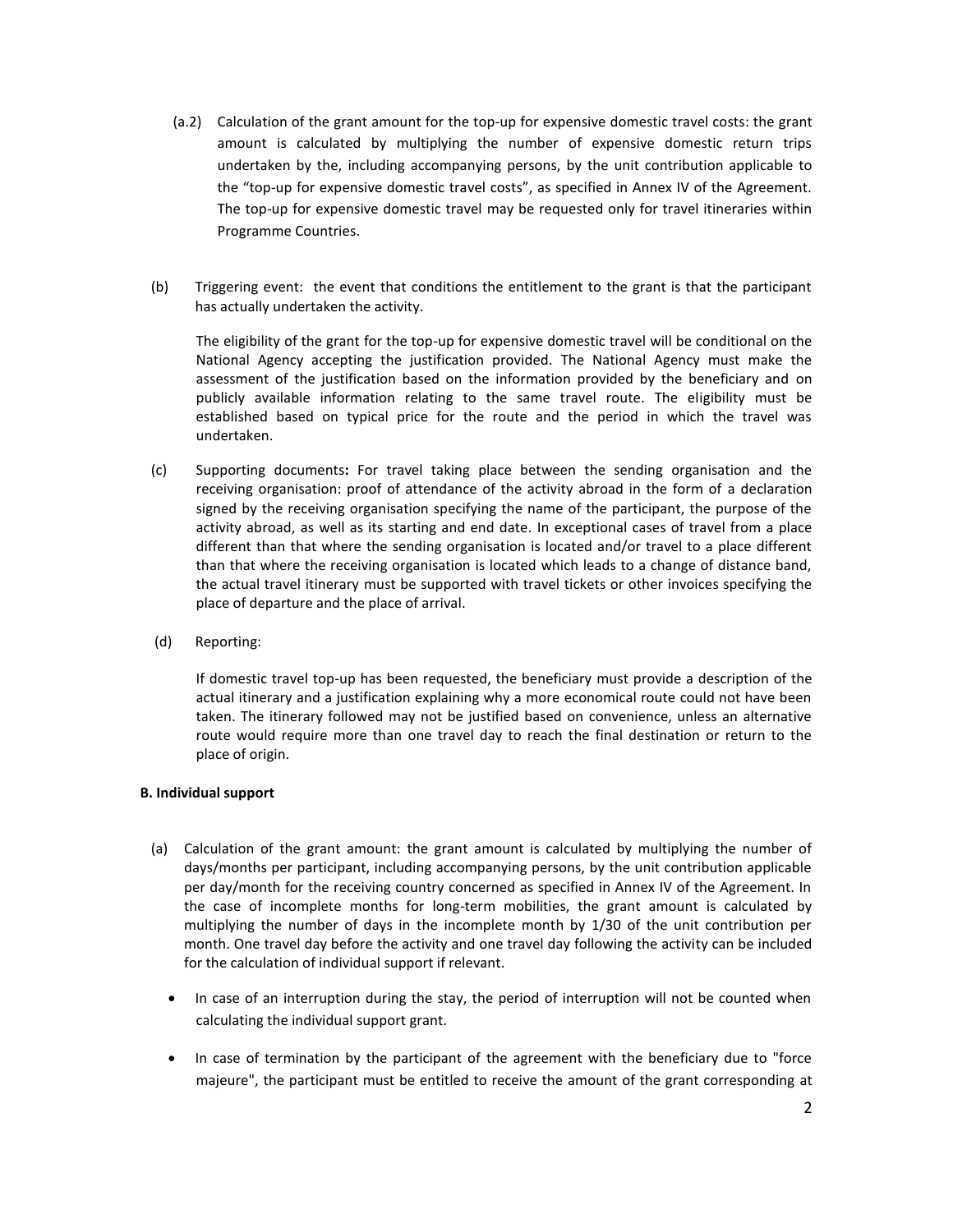least to the actual duration of the mobility period. Any remaining funds must be refunded, except if agreed differently with the beneficiary.

- In case of suspension by the participant of the grant agreement with the beneficiary due to "force majeure", the participant must be allowed to continue the activities after the interruption, provided that the mobility end date does not exceed the final date of the mobility project. This should be reported in Mobility Tool+ as a single mobility with an interruption period.
- (b) Triggering event: the event that conditions the entitlement to the grant is that the participant has actually undertaken the activity abroad for the specified period.
- (c) Supporting documents: proof of attendance of the activity abroad in the form of a declaration signed by the receiving organisation specifying the name of the participant, the purpose of the activity abroad, as well as its start and end date.
- (d) Reporting:

Participants in the mobility activities must report on this activity via an on-line questionnaire providing their feedback in terms of factual information and their appreciation of the activity period abroad, as well as of its preparation and follow-up.

#### **C. Organisational support**

- (a) Calculation of the grant amount: the grant amount is calculated by multiplying the total number of participations in mobility activities by the unit contribution applicable as specified in Annex IV of the Agreement. The total number of persons considered for organisational support excludes persons accompanying participants during their activity abroad.
- (b) Triggering event: the event that conditions the entitlement to the grant is that the participant has actually undertaken the activity abroad.
- (c) Supporting documents: proof of attendance of the activity abroad as specified for "individual support" above.

#### **D. Linguistic support (only for languages not covered by OLS)**

- (a) Calculation of the grant amount: the grant amount is calculated by multiplying the total number of learners receiving linguistic support by the unit contribution as specified in Annex IV of the Agreement.
- (b) Triggering event: the event that conditions the entitlement to the grant is that the participant has actually undertaken language preparation in the language of instruction of work abroad.
- (c) Supporting documents:
	- proof of attendance of courses in the form of a declaration signed by the course provider, specifying the name of the participant, the language taught, the format and duration of the linguistic support provided, or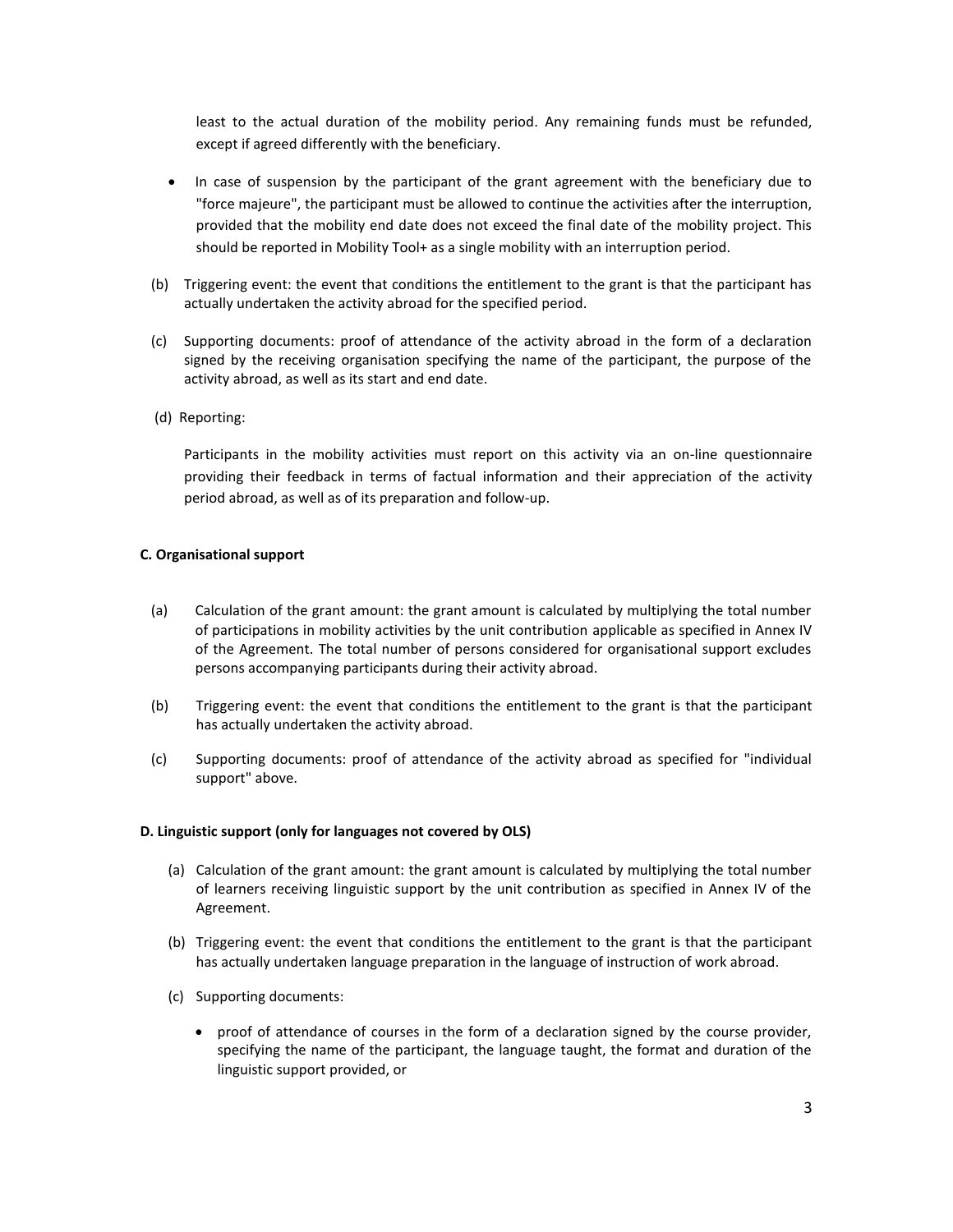- invoice for the purchase of learning materials, specifying the language concerned, the name and address of the body issuing the invoice, the amount and currency, and the date of the invoice, or
- in case the linguistic support is provided directly by the beneficiary: a declaration signed and dated by the participant, specifying the name of the participant, the language taught, the format and duration of the linguistic support received.

**D. Online Linguistic Support (OLS) [Only applicable for mobilities for which the main language of instruction or work is Bulgarian, Croatian, Czech, Danish, Dutch, German, Greek, English, Finnish, French, Hungarian, Italian, Polish, Portuguese, Romanian, Slovak, Spanish or Swedish (***or additional languages once they become available in the Online Linguistic Support (OLS) tool***), with the exception of native speakers]**

# *OLS language assessments*

- Language assessment licenses are provided for participants undertaking a mobility period abroad for a minimum period of nineteen days excluding travel.
- The licences must be distributed to the participants from the sending institution. The beneficiary must ensure the uptake of the licences and make every effort to ensure that all the allocated licences are used by the selected participants.
- The beneficiary must distribute the language assessment licences to participants after their selection for the mobility activity abroad.
- The beneficiary must ensure that mobility participants take the first OLS language assessment before their mobility period and the second OLS language assessment at the end of their mobility period.
- The beneficiary will be notified of the assessment results by the service provider.

# *OLS language courses*

- Participants must have taken an OLS assessment before they can be awarded a licence to follow an OLS language course. Licences for OLS language courses must be awarded to all participants willing to follow the course and according to the participant's linguistic needs.
- Licences must be distributed among the participants from the sending institution according to their needs. All participants having taken the language assessment have the opportunity to follow a language course.
- Mobility participants with a level of B2 or higher at the first language assessment in their main language of instruction, work or volunteering have the opportunity to follow an OLS language course either in that language or in the local language of the country, provided it is available in the OLS. It is up to the sending institution or the beneficiary to indicate this choice in the OLS.
- OLS language course licences must be used in the period between the OLS first and second language assessments, before and during the mobility activity of the participants concerned.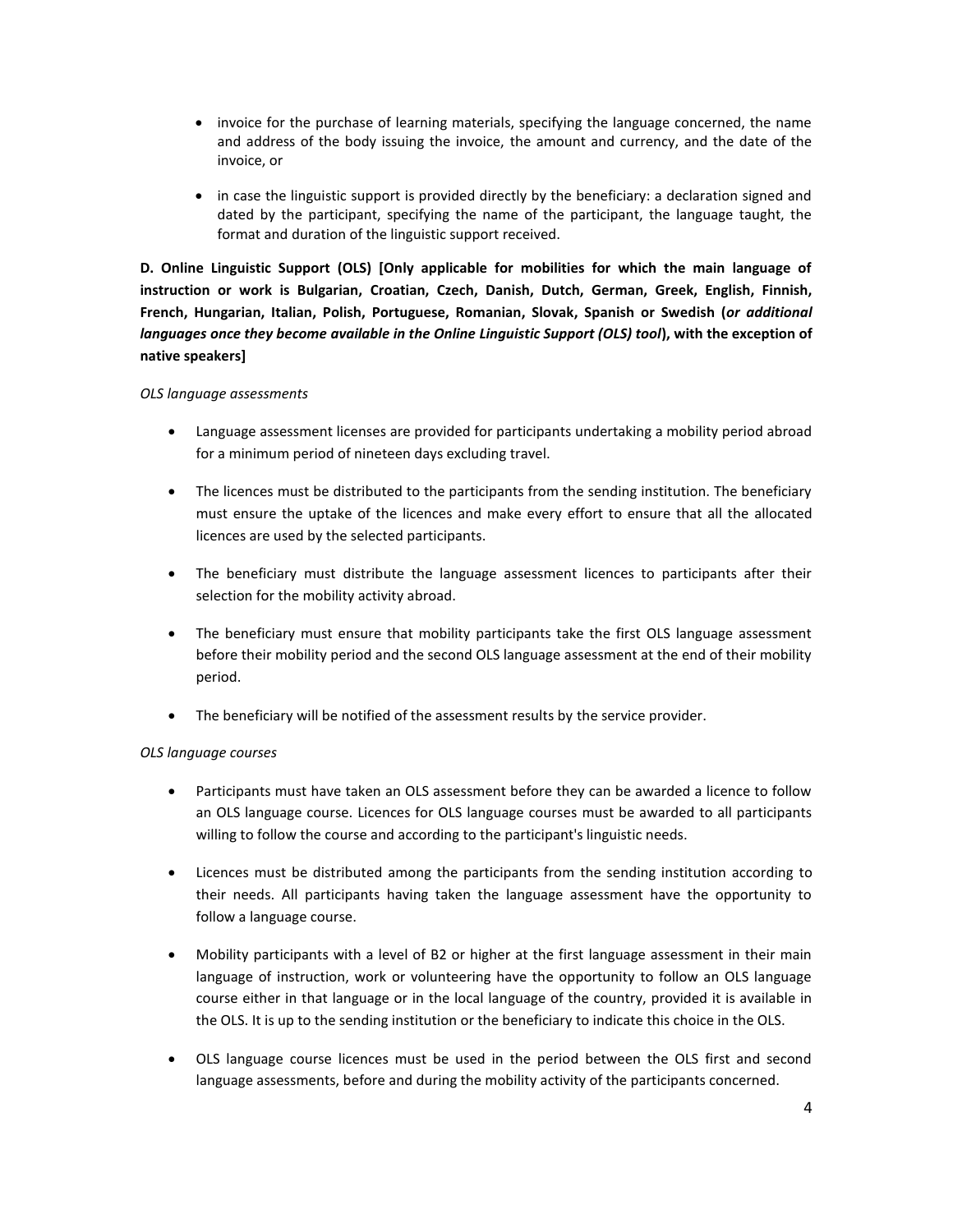- The beneficiary must monitor the use of licences on the basis of the information provided by the service provider.
- The beneficiary must make every effort to ensure that all the allocated licences are actively used by the selected participants.

## *All licences*

- Mobility participants commit themselves by signing the individual mobility grant agreement to complete both OLS language assessments (before and at the end of the mobility period) and to follow the OLS language course, if awarded.
- The beneficiary must act in line with the guidelines for the use of the OLS provided by the service provider.
- The beneficiary must report on the number of used language assessment and language course licences in the final beneficiary report.
- In case of unused or non-allocated licences at the time of final beneficiary report, the NA may decide to take this into account for the allocation of the number of licences awarded to the beneficiary in the subsequent call years.

# **II. RULES APPLICABLE FOR THE BUDGET CATEGORIES BASED ON REIMBURSEMENT OF ACTUAL INCURRED COSTS**

## **II.1. Conditions for the reimbursement of actual costs**

Where the grant takes the form of a reimbursement of actual costs, the following conditions must apply:

- (a) they are incurred by the beneficiary;
- (b) they are incurred in the period set out in Article I.2.2.;
- (c) they are indicated in the estimated budget set out in Annex II or eligible following budget transfers in accordance with Article I.3.3;
- (d) they are incurred in connection with the Project as described in Annex II and are necessary for its implementation;
- (e) they are identifiable and verifiable, in particular are recorded in the beneficiary's accounting records and determined according to the applicable accounting standards of the country where the beneficiary is established and with the beneficiary's usual cost accounting practices;
- (f) they comply with the requirements of applicable tax and social legislation;
- (g) they are reasonable, justified, and comply with the principle of sound financial management, in particular regarding economy and efficiency;
- (h) they are not covered by a unit contribution as specified in Section I of this Annex.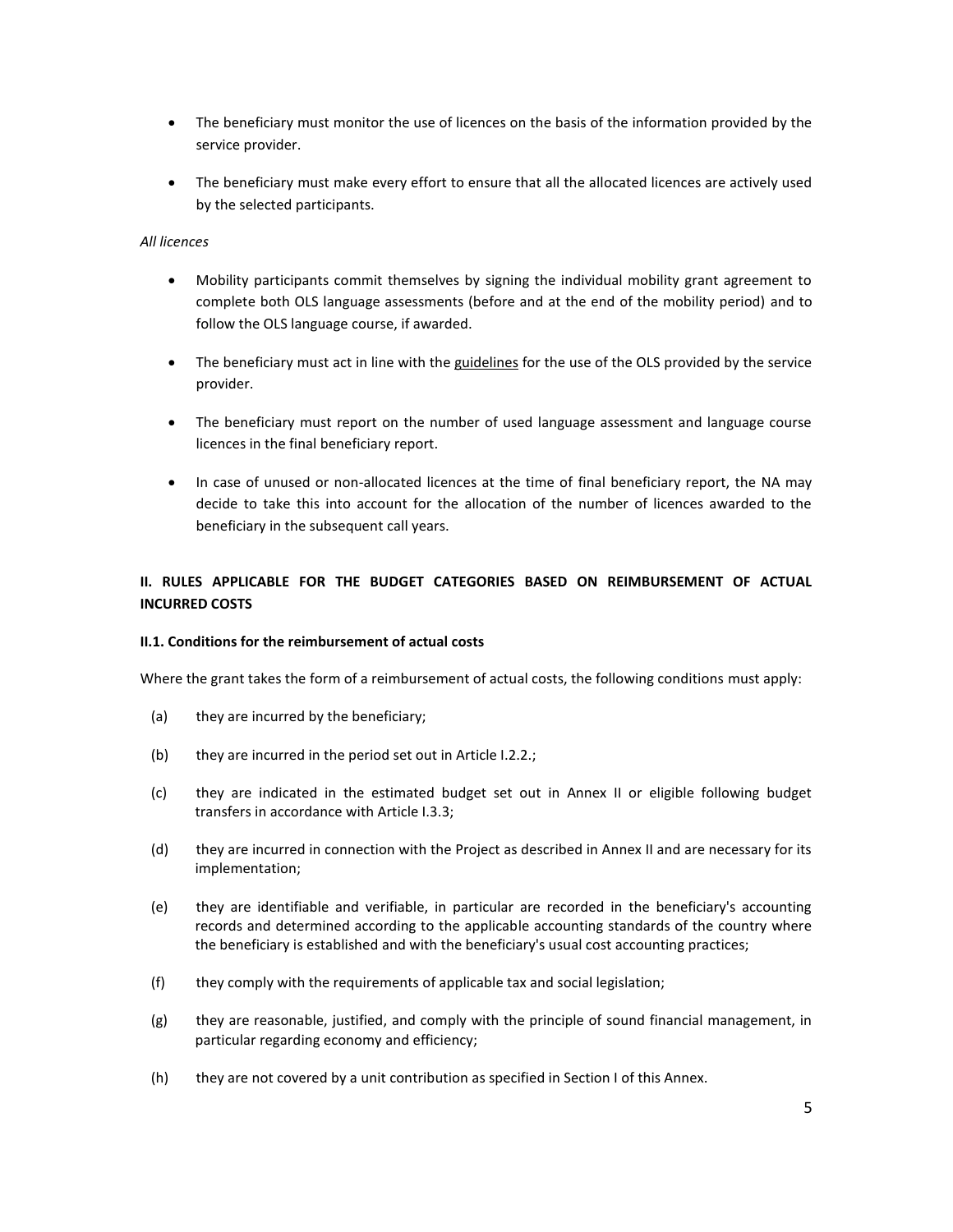## **II.2. Calculation of actual cost**

## **A. Special needs support**

- a) Calculation of the grant amount: the grant is a reimbursement of 100% of the eligible costs actually incurred.
- b) Eligible costs: costs directly related to participants with disabilities and accompanying persons (including costs related to travel and subsistence, if justified and as long as a unit contribution for these participants is not requested through budget categories "travel" and "individual support", and that are additional to costs supported by a unit contribution as specified in Section I of this Annex.
- c) Supporting documents: invoices of the actual costs incurred, specifying the name and address of the body issuing the invoice, the amount and currency, and the date of the invoice.
- d) Reporting:
	- The beneficiary must report in Mobility Tool+ whether additional grant support for special needs support or accompanying person was used for any of the participants with special needs.
	- In such case, the beneficiary must report in Mobility Tool+ the type of additional expenses as well as the real amount of related additional costs incurred.

## **B. Exceptional costs**

- (a) Calculation of the grant amount: the grant is a reimbursement of 75% of the eligible costs actually incurred for the financial guarantee, of 80% of the eligible costs for expensive travel costs of participants travelling from/to outermost regions and OCTs and of 100% of the eligible costs actually incurred for the participation of learners with fewer opportunities.
- (b) Eligible costs:
	- costs that are indispensable to allow learners with fewer opportunities to participate in the project (excluding costs for travel and individual support for participants and accompanying persons) and that are additional to costs supported by a unit contribution as specified in Section I of this Annex;
	- costs relating to a pre-financing guarantee lodged by the beneficiary where such guarantee is required by the NA, as specified in Article I.4.2 of the Agreement.
	- costs of travel for participants travelling from/to outermost regions and OCTs for which the standard funding rule does not cover at least 70% of the eligible costs.
- (c) Supporting documents:
	- In the case of costs related to the participation of learners with fewer opportunities: invoices of the actual costs incurred, specifying the name and address of the body issuing the invoice, the amount and currency, and the date of the invoice.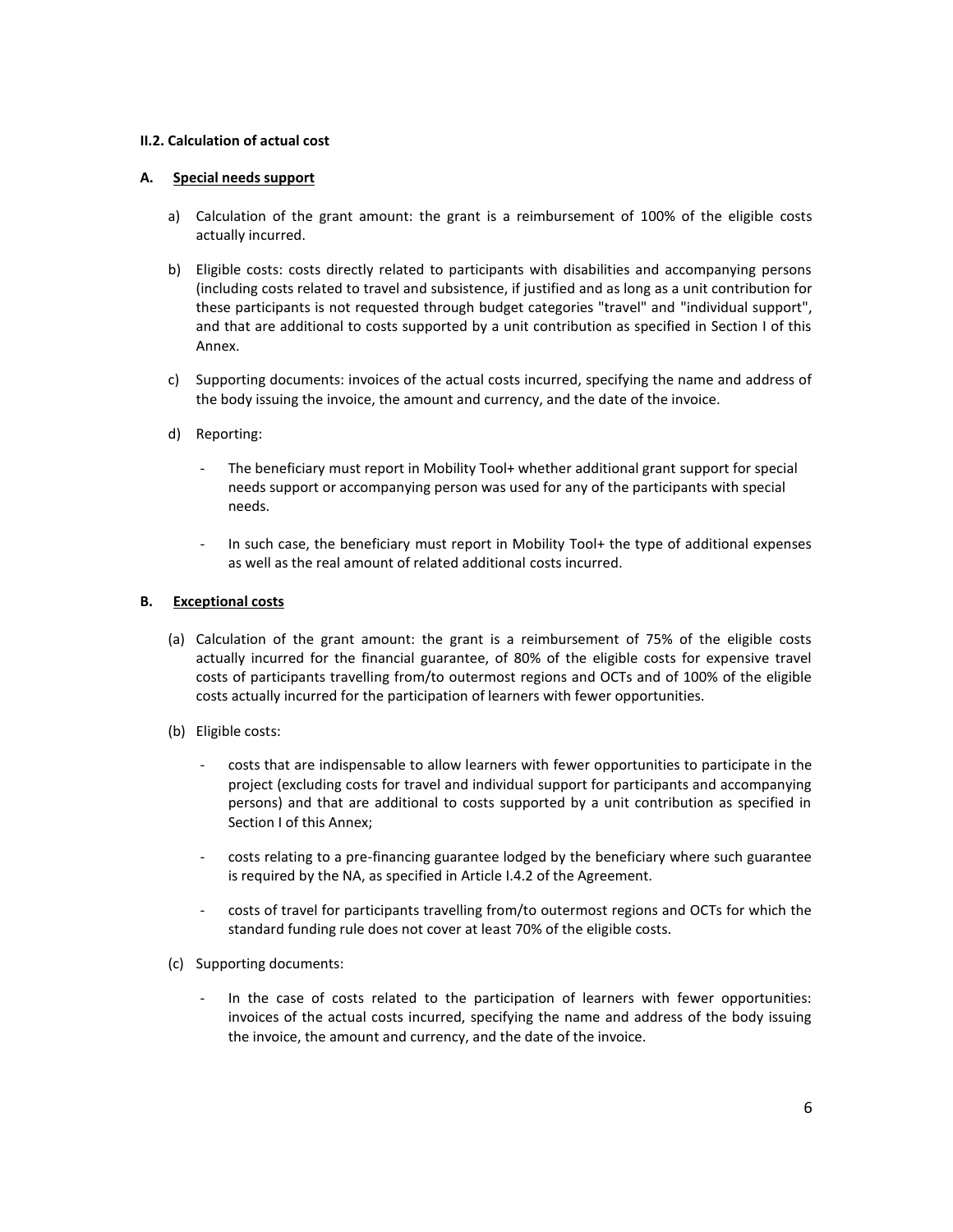- In the case of a financial guarantee: proof of the cost the financial guarantee issued by the body providing the guarantee to the beneficiary, specifying the name and address of the body issuing the financial guarantee, the amount and currency of the cost of the guarantee, and providing the date and signature of the legal representative of the body issuing the guarantee.
- In the case of the costs for travel for participants travelling from/to outermost regions and OCTs, proof of payment of the related costs on the basis of invoices specifying the name and address of the body issuing the invoice, the amount and currency, and the date of the invoice.]

## **III. CONDITIONS OF ELIGIBILITY OF PROJECT ACTIVITIES**

- a) The beneficiary must ensure that the activities of the project for which grant support was awarded are eligible in accordance with the rules set out in the Erasmus+ Programme Guide for each Key Action and each field.
- b) Activities undertaken that are not compliant with the rules set out in the Erasmus+ Programme Guide as complemented by the rules set out in this Annex must be declared ineligible by the NA and the grant amounts corresponding to the activities concerned must be reimbursed in full. The reimbursement must cover all budget categories for which a grant was awarded in relation to the activity that is declared ineligible.
- c) The eligible minimum duration of mobility activities specified in the Programme Guide is the minimum duration of the activity excluding time for travel.

#### **IV. RULES AND CONDITIONS FOR GRANT REDUCTION FOR POOR, PARTIAL OR LATE IMPLEMENTATION**

- Poor, partial or late implementation of the Project may be established by the NA on the basis of the final report submitted by the beneficiary (including reports from individual participants taking part in the mobility activities).
- The NA may consider also information received from any other relevant source, proving that the Project is not implemented in accordance with the contractual provisions. Other sources of information may include monitoring visits, desk checks or on the spot checks undertaken by the NA.
- The final report will be assessed on the basis of quality criteria and scored on a total of maximum 100 points. If the final report scores below 50 points in total, the NA may reduce the final grant amount for organisational support on the basis of poor, partial or late implementation of the action even if all activities reported were eligible and actually took place.
- [**For accredited organisations]** In the case of accredited organisations, if the NA considers that the implementation of the Project does not respect the quality commitment undertaken by the beneficiary, the NA may in addition or alternatively require the beneficiary to develop and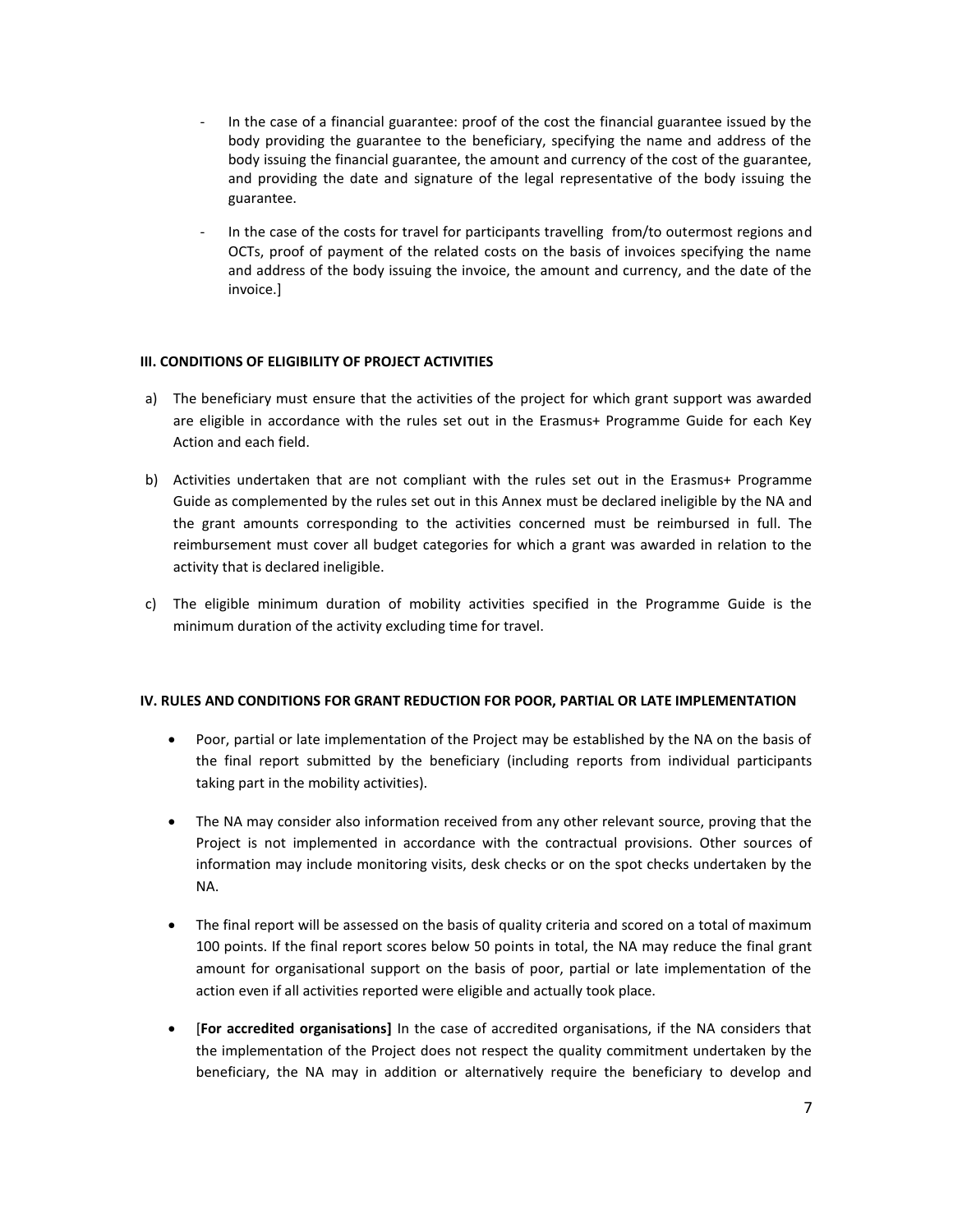implement an action plan within an agreed timeframe to ensure respect of the applicable requirements. If the beneficiary does not implement the action plan in a satisfactory manner by the due date, the NA may withdraw the accreditation.

 The final report will be assessed in conjunction with the reports from the mobility participants, using a common set of quality criteria focusing on:

## **[For non-accredited organisations]**

- The extent to which the action was implemented in line with the approved grant application
- The quality of the learning outcomes and impact on participants
- The impact on the participating organisations
- The quality of the practical arrangements provided in support of the mobility, in terms of preparation, monitoring and support to participants during their mobility activity
- The quality arrangements for the recognition/validation of the learning outcomes of participants
- The extent to which the grant amounts due to mobility participants were transferred to them in accordance with the contractual provisions set out in the agreement between the respective beneficiary and participant following the templates provided in Annex VI of the Agreement.

#### **[For accredited organisations]:**

- The extent to which the action was implemented in line with the approved grant application.
- The extent to which the action was implemented in respect of the quality and compliance requirements set out in the Erasmus+ VET Mobility Charter.
- The extent to which the grant amounts due to mobility participants were transferred to them in accordance with the contractual provisions set out in the agreement between the beneficiary and the participant following the templates provided in Annex VI of the Agreement.
- A grant reduction based on poor, partial or late implementation may be applied to the final amount of eligible expenses for organisational support and may be of:
	- 25% if the final report scores at least 40 points and below 50 points;
	- 50% if the final report scores at least 25 points and below 40 points;
	- 75% if the final report scores below 25 points.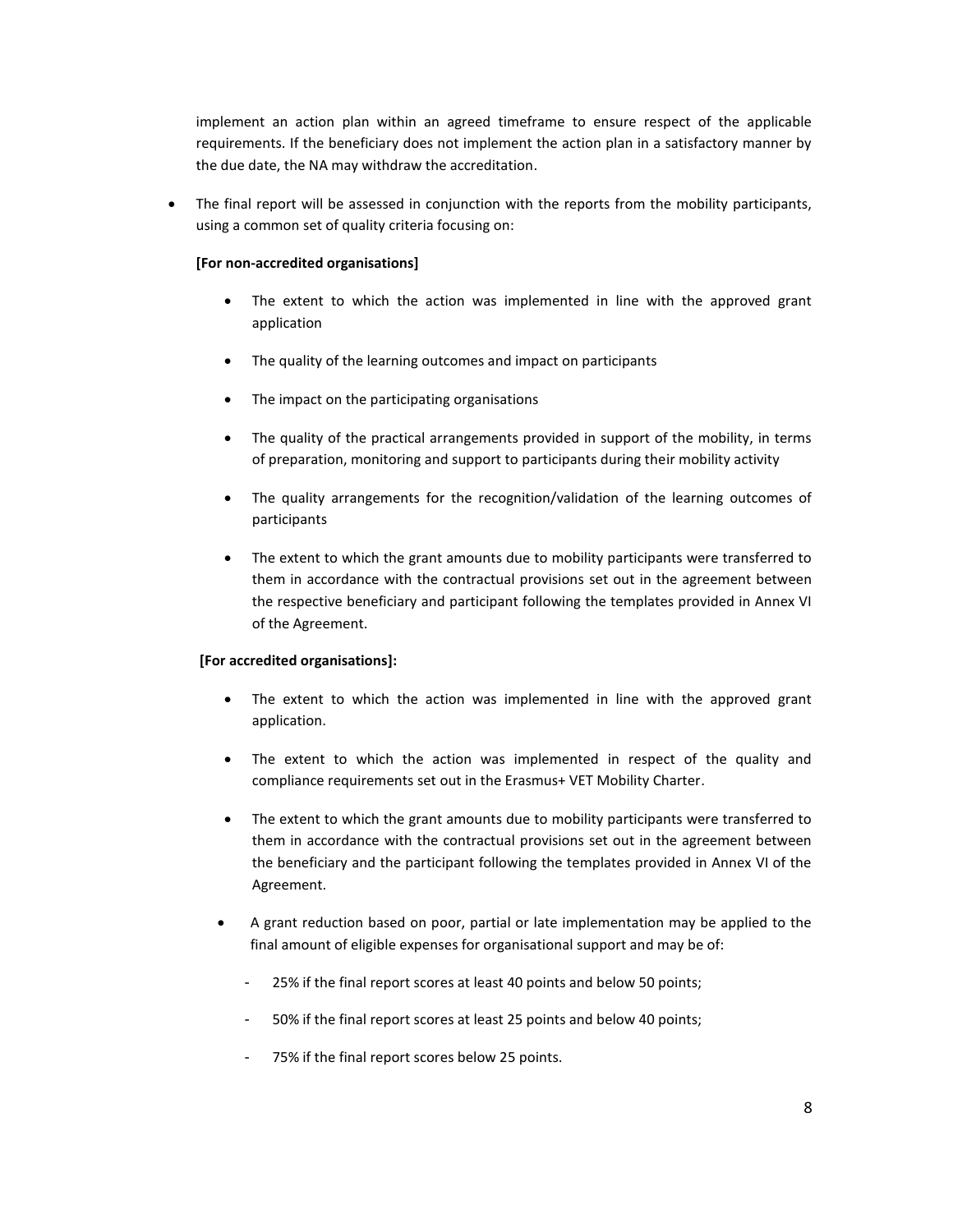## **V. GRANT MODIFICATIONS**

### (a) Grant modification due to additional funds being available

- In the event of additional funds becoming available to the NA for (re)allocation to beneficiaries, the total maximum grant amount indicated in Article I.3.1 may be increased in accordance with the following conditions:
	- The beneficiary has not been awarded the full grant requested under the main selection round due to the high demand and limited budget rather than for reasons of weak past performance of the beneficiary;
	- On the basis of the information provided in the ad hoc interim report and data registered in Mobility Tool+, the realisation level of mobilities granted initially is in line with the Grant Agreement.
	- The final grant amount awarded must not exceed the grant amount requested by the applicant in the initial grant application.

## (b) Contractual modifications

In accordance with Article II.13 of Annex I of the Agreement, any modification of the grant as set out in Sections V (a) above will take the form of an amendment to the Agreement.

# **VI. CHECKS OF GRANT BENEFICIARY AND PROVISION OF SUPPORTING DOCUMENTS**

In accordance with Article II.27 of the Annex I of the Agreement, the beneficiary may be subject to checks and audits in relation to the Agreement. Checks and audits aim at verifying whether the beneficiary managed the grant in respect of the rules set out in the Agreement, in order to establish the final grant amount to which the beneficiary is entitled.

A final report check must be performed for all projects. In addition, the project may be subject to further desk check or on-the-spot check if the project Agreement is included in the NA sample required by the European Commission or if the NA has selected it for a targeted check based on its risk assessment.

For final report check and desk check, the beneficiary must supply to the NA copies of supporting documents specified in the section I.2, unless the NA makes a request for originals to be delivered. The NA must return original supporting documents to the beneficiary upon its analysis thereof. If the beneficiary is legally not authorised to send original documents for final report or desk checks, the beneficiary concerned may send a copy of the supporting documents instead.

The beneficiary must note that for any type of check the NA may additionally request supporting documents or evidence that are typically specified for another type of check.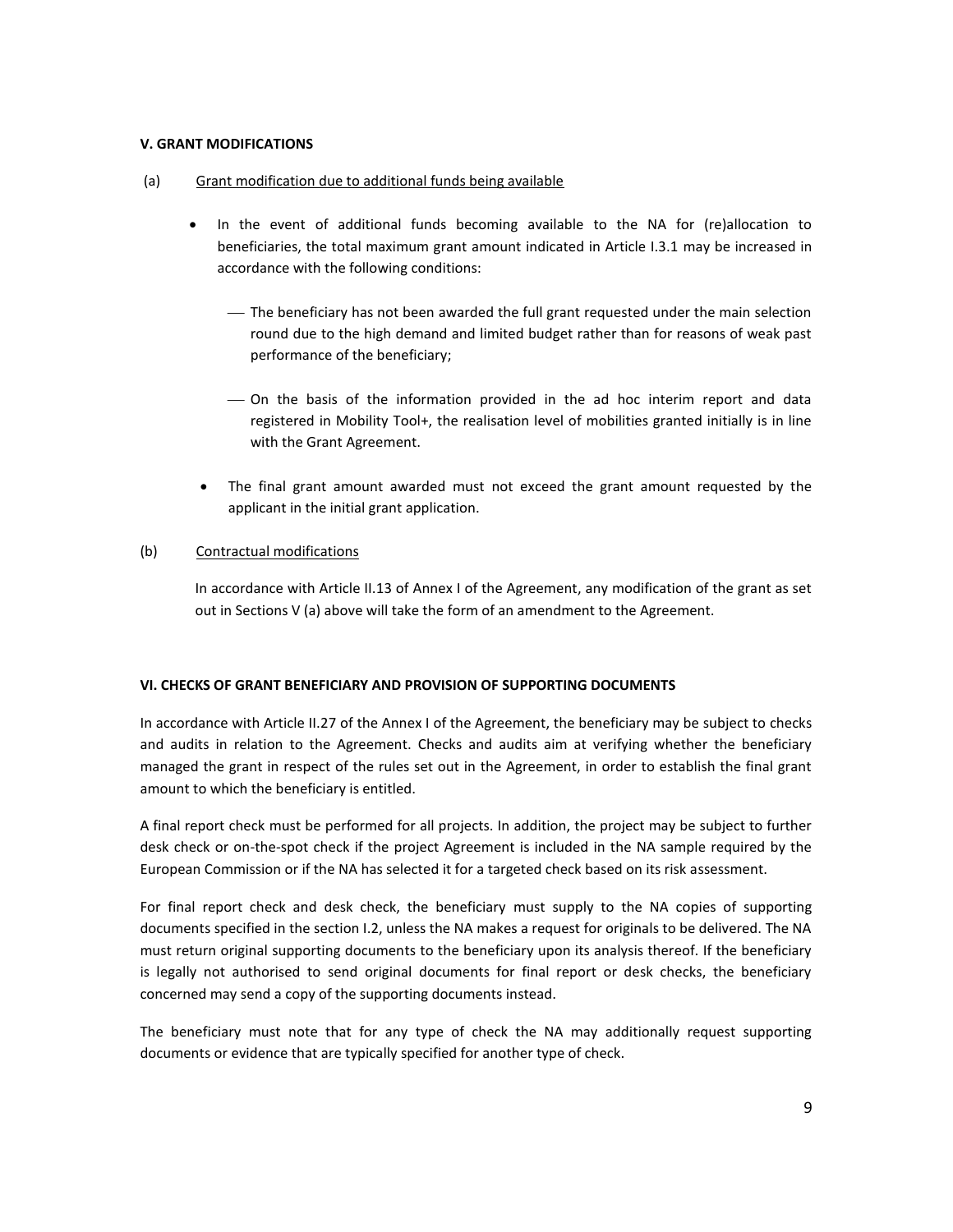The different checks must include the following:

# **a) Final report check**

The final report check is undertaken at final report stage at the NA premises in order to establish the final grant amount to which the beneficiary is entitled.

The beneficiary must submit to the National Agency a final report through Mobility Tool+ which will include the following information on grant expenditure:

- Unit contributions consumed for budget categories:
	- $-$  Travel
	- $-$  Individual support
	- Organisational support
	- Linguistic support
- Actual costs incurred for budget category:
	- Special needs support
- Actual costs incurred and supporting documents specified in Section II of this Annex for budget category:
	- Exceptional costs

# **b) Desk check**

Desk check is an in-depth check of supporting documents at the NA premises that may be conducted at or after the final report stage.

Upon request, the beneficiary must submit to the National Agency the supporting documents for all budget categories.

# **c) On-the-spot checks**

On-the-spot checks are performed by the NA at the premises of the beneficiary or at any other relevant premise for the execution of the Project. During on-the-spot checks, the beneficiary must make available for review by the National Agency original supporting documentation as specified for final report and desk checks.

There are three types of possible on-the-spot checks:

# *On-the-spot check during project implementation*

This check is undertaken during the implementation of the Project in order for the National Agency to verify directly the reality and eligibility of all project activities and participants.

# *On-the-spot check after completion of the project*

This check is undertaken after the end of the Project and usually after the final report check.